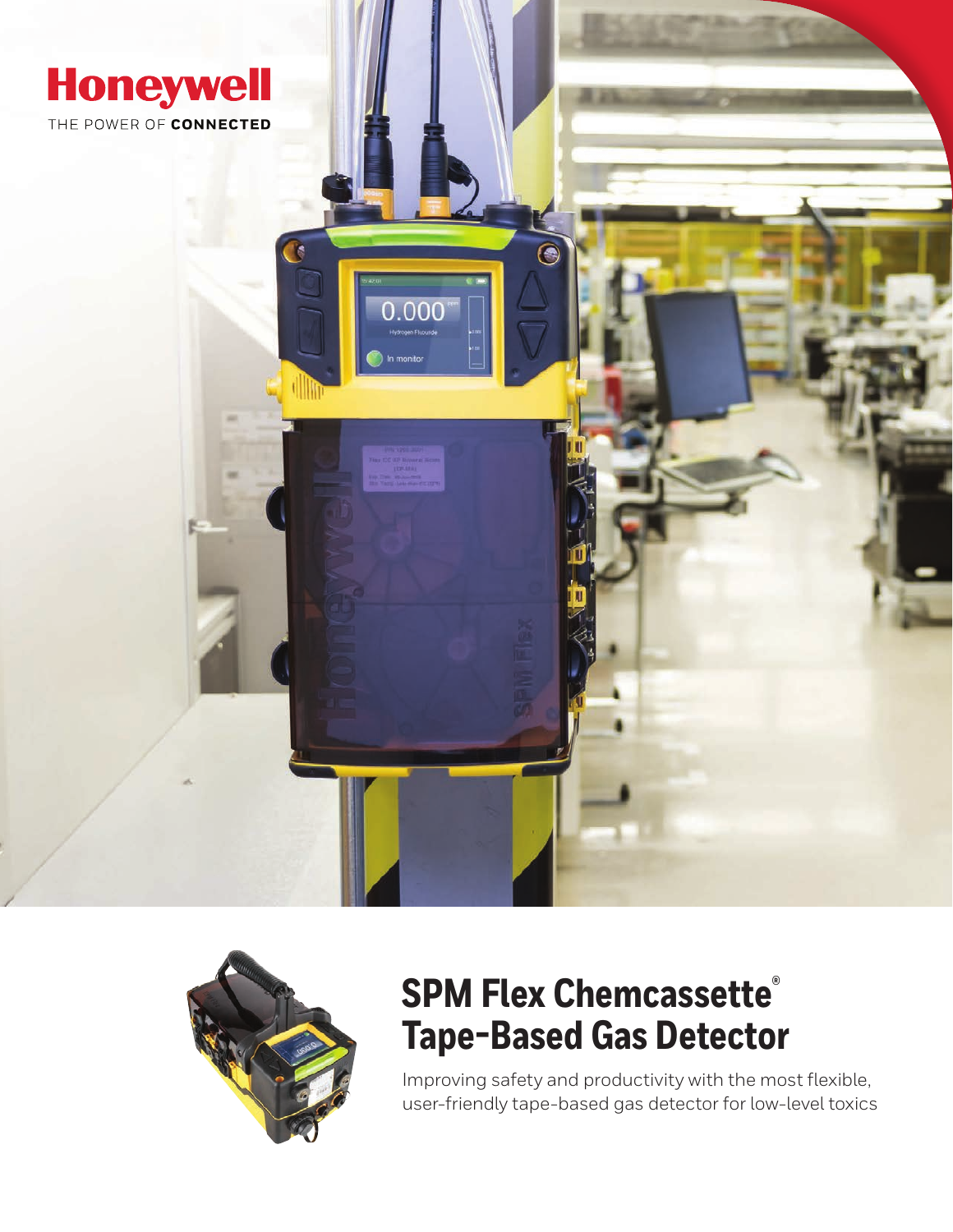# **Feel more confident than ever in your plant's safety and uptime.**

In your critical operations, where distruptions can cost millions of dollars, do you have the right instrument for your toxic gas monitoring system? One that your workers feel confident using? One that provides the gas intelligence you need?

With SPM Flex, you never have to worry whether your single-point monitor will stand up to harsh conditions whether a false alarm will lead to a costly shutdown, or whether your workers will be able to correctly operate the device.

Instead, you can count on our Chemcassette® tape-based SPM Flex for unmatched accuracy, flexibility and ease of use - even in challenging environments. So you can rest assured that you're keeping your people safe and your operations running.

# **Rugged and reliable**

Stands up to harsh conditions. Working in the sun and rain, around blasts of steam, or other challenging environmental conditions? The SPM Flex goes where you do, standing up to changes in temperature and humidity without compromising accuracy.

It also works well in cleanrooms, thanks to its Teflon coating that doesn't attract dust. And if it's ever exposed to toxic gas or caustic liquid, just hose it down or use a decontamination wipe.

### **New Enhancements**

- Additional gas formulas
- Flip screen
- Duty cycle to reduce Chemcassette® usage
- K-factor multiplier

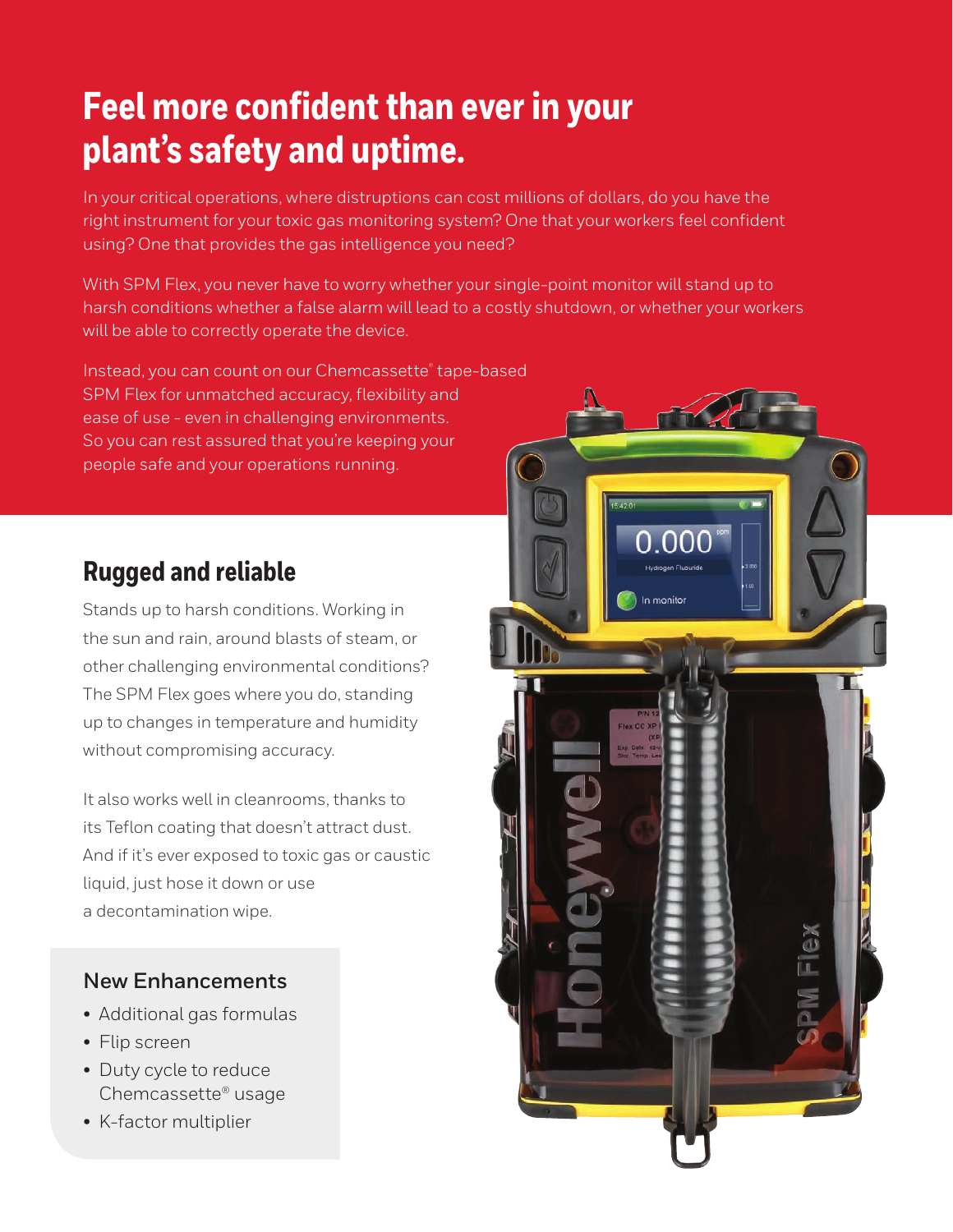# **SPM Flex: Ready when you are.** Quick start. User-friendly. Flexible application.

### **Crisp, clear visibility — from near and far**

#### **Visible at a distance**

Thanks to a crisp display and a color-coded LED bar on top of the SPM Flex, you can see alarm status, gas concentration and other data easily from a distance. So even if you're not right next to your SPM Flex, you always know the health of your unit and the safety of your area.

#### **Remote viewing through the web**

Your visibility even extends to other rooms and buildings, thanks to the unit's web capabilities. Simply plug an Ethernet cable into the SPM Flex, and use the easy-to-read web interface to see the status of the unit — no matter where you are.

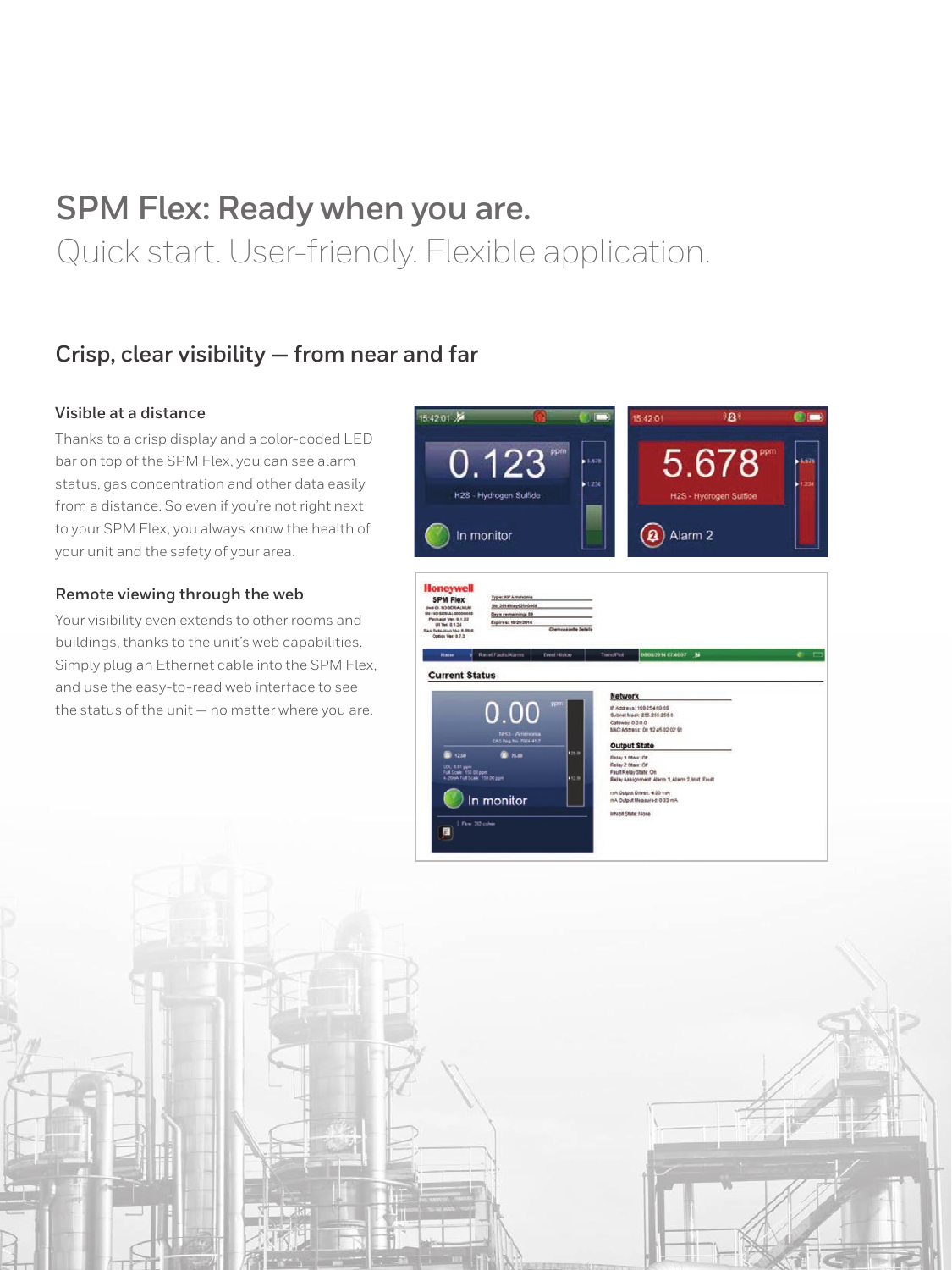# **Flexible uses throughout your plant**

**Thanks to its robust design and intuitive operation, the SPM Flex can perform a variety of roles.**

#### **Emergency Response**

When your emergency response team needs to respond quickly, the SPM Flex is the best tool for the job. With fast startup, easy operation in hazmat gear and rugged design, the SPM Flex is ready when you are.

#### **Life Safety**

The SPM Flex, capable of working as both a fixed and a portable unit, is an important addition to your toxic gas monitoring system. Use it to investigate suspected leaks, or, if you have a monitoring point that's out of service, use the SPM Flex to replace it — with the option to plug it in or use the long-lasting battery.

#### **Tool Maintenance**

When your crews need to perform maintenance on a process tool, they can take the SPM Flex with them to ensure safety while they work. With full data logging and an industry leading gas selection, you'll always have the assurance that your staff are safe every day, all day.

# **Advanced capabilities - no expertise required**

**Your workers may not use the SPM Flex every day, but when they need it, they'll be able to operate it with confidence. That's because this highly automated single-point monitor is intuitive, easy to use, and designed to fit the unique needs of your operation.** 

#### **Easy to choose the target gas**

Want to monitor for a certain gas? Just turn on the SPM Flex, snap in the proper Chemcassette® tape, and use the intuitive LCD menu to select the gas from the list. Need to monitor for a gas in a different family? Just swap out the Chemcassette tape and choose the new gas. No ChemKeys™ required.

#### **Quick start-up for emergency response**

The SPM Flex gets up and running in under two minutes — so your response team can quickly gear up and go to the site.

#### **Easy to use with protective equipment or hazmat gear**

Purpose-built with the user experience in mind, the SPM Flex is easy to carry, operate and read — even when you're wearing a hazmat suit or other protective gear. The monitor has large, chunky buttons that are easy to use. And when you carry the SPM Flex, the display faces up so it's easy to read.

![](_page_3_Picture_16.jpeg)

![](_page_3_Picture_17.jpeg)

### **Extreme Accuracy for Extreme Gases**

The SPM Flex, the next evolution of our SPM and TLD gas detectors with Chemcassette tape technology, is capable of working as both a fixed and a portable unit.

The monitor detects the ultrasensitive gases inherent in your operations, including:

- Hydrides Mineral acids
- Oxidizers Amine

Our Chemcassette tape technology shows the presence of gas — quickly and definitively with a physical record. So you can prevent costly downtime from false alarms.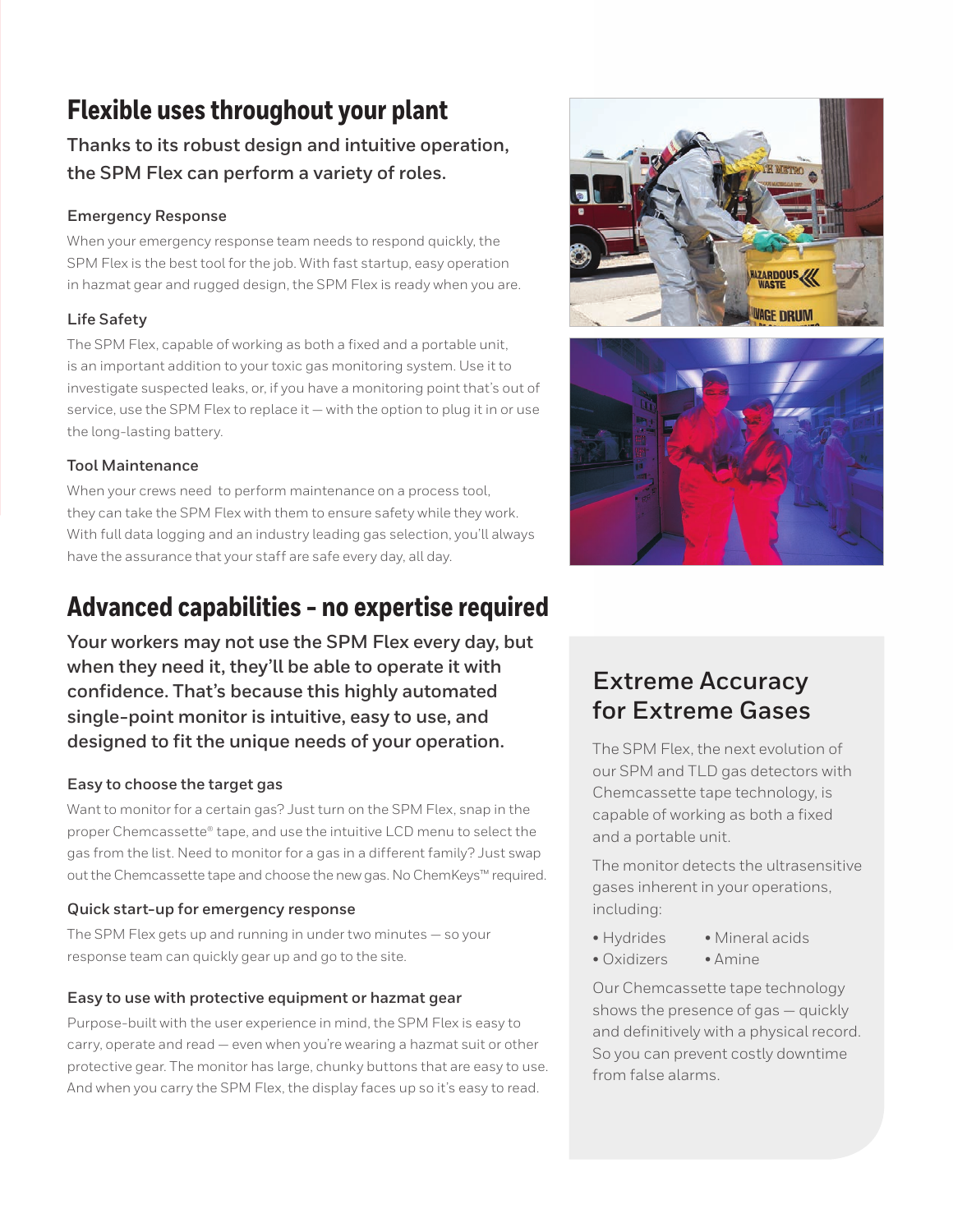# **Data logging and information management for total confidence**

#### **Access to detailed history**

 With the SPM Flex, you can rest assured that every monitoring moment is being recorded — and ready for analysis whenever you need it. Whether you want to report a gas incident or investigate a trend, the monitor keeps up to a three-month history of gas concentrations, alarms, tape changes and other factors. Plus, you have the option to view this data through a web server, or you can easily download it to a USB drive.

#### **Easy to adjust configurations**

Need to change the detection limit for a gas? Alter the parameters for latching alarms? Just adjust your settings with the intuitive menu then use the USB port to download and transfer them to other units. So it's a snap to deploy multiple monitors with a consistent configuration.

### **Designed to the highest standard of reliability**

#### **Easy maintenance and long-lasting battery**

The SPM Flex has easily serviceable parts and a reliable battery, so you can count on long-lasting portable use — and an affordable cost of ownership. Even more, if the SPM Flex is plugged in and you lose power, the internal battery kicks in as backup so the unit keeps monitoring.

#### **All backed by the history and reputation of Honeywell**

With the SPM Flex, like other products from Honeywell, you can have peace of mind from knowing your gas detection equipment is engineered to the highest standard of safety and reliability. We honor the investment you've made, and we're here to support you, giving you complete confidence in your facility's gas safety, compliance and uptime.

## **Upgrade to a new standard of ease, flexibility and gas intelligence**

With SPM Flex, it's never been easier to keep your people safe and your operations running.

Contact us at 800-538-0363 to experience the next generation of Chemcassette® gas detection.

![](_page_4_Picture_13.jpeg)

**MATTER**